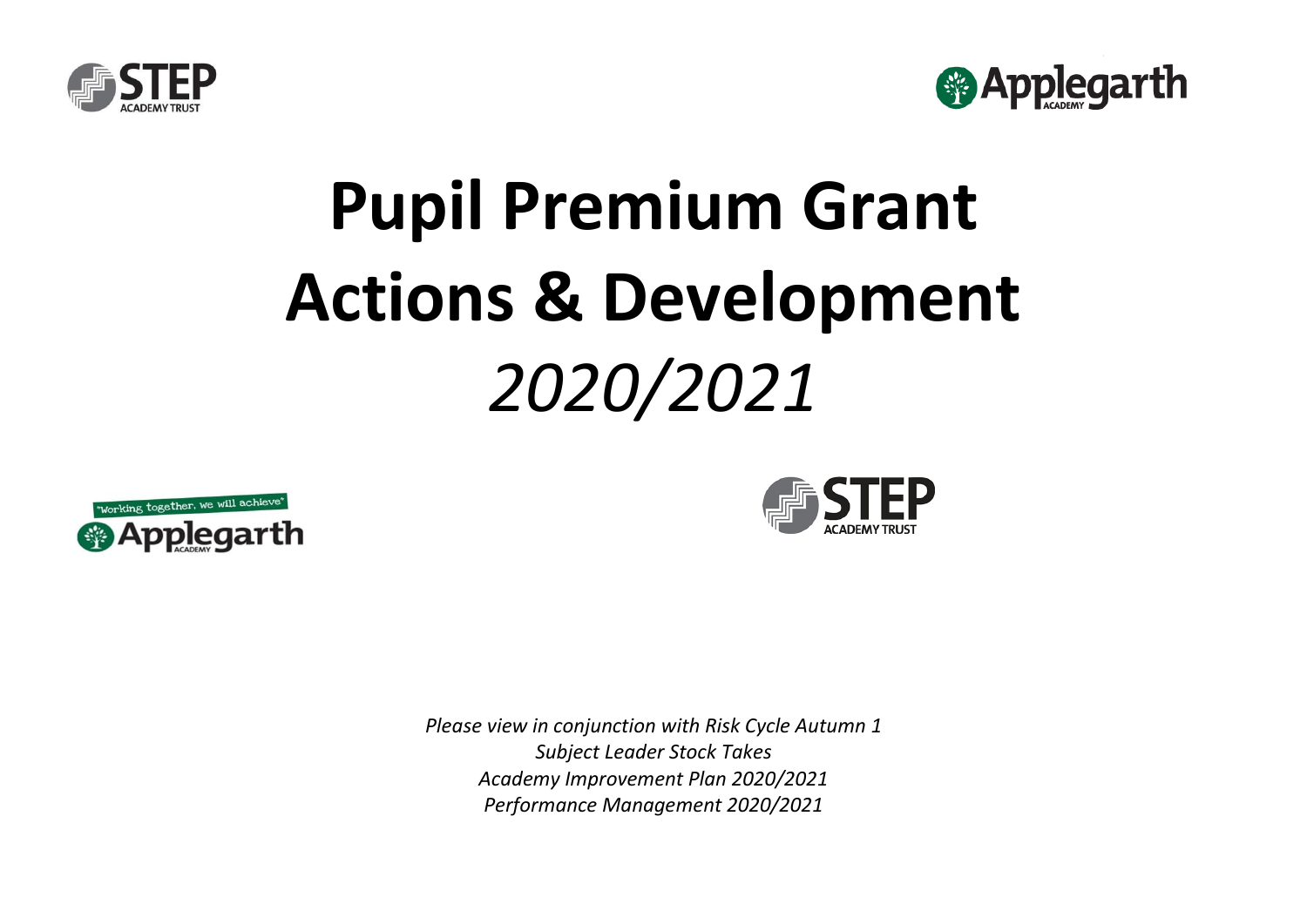

.

## **Total PPG for Applegarth Academy 2019/2020:** £295,000

**Impact 2019/20:** *Based on School Performance analysis*

- The academy continued to demonstrate strong provision for children who are disadvantaged
- In reading, writing and Maths, Applegarth achieved 86% combined for PPG children and a progress score of +
- In Reading, 89% of PPG children achieved the expected standard with 37% achieving the higher standard.
- In writing, 89% of PPG children achieved the expected standard with 37% achieving the higher standard.
- In Maths, 91% of PPG children achieved the expected standard with 46% achieving the higher standard

| 2020/21         | <b>Number on</b><br><b>Roll (census)</b> | % PPG   |
|-----------------|------------------------------------------|---------|
| <b>Nursery</b>  | 40                                       | 17(43%) |
| <b>Rec</b>      | 58                                       | 21(36%) |
| Yr1             | 58                                       | 39(68%) |
| Yr <sub>2</sub> | 53                                       | 31(58%) |
| Yr3             | 62                                       | 24(39%) |
| Yr4             | 62                                       | 28(45%) |
| Yr <sub>5</sub> | 60                                       | 27(45%) |
| Yr <sub>6</sub> | 60                                       | 19(32)% |

|  | <b><sup><sup>6</sup></sup></b> Applegarth |  |
|--|-------------------------------------------|--|
|--|-------------------------------------------|--|

| <b>Context</b>               | <b>PPG</b> |
|------------------------------|------------|
| Number of Pupils on Roll     | 219 (57%)  |
| (2013-2014 census)           |            |
| Number of Pupils on Roll     | 226 (64%)  |
| (2014-2015 census)           |            |
| Number of Pupils on Roll     | 221 (59%)  |
| (2015-2016 census)           |            |
| Number of Pupils on Roll     | 233 (60%)  |
| (2016-2017 census)           |            |
| Number of Pupils on Roll     | 199(48%)   |
| (2017-2018 census)           |            |
| Number of Pupils on Roll     | 223(51%)   |
| (2018-2019 census)           |            |
| Number of Pupils on Roll     | 210(47%)   |
| (2019-2020 census)           |            |
| <b>Total Amount of Pupil</b> | £179, 100  |
| Premium 2013-2014            |            |
| <b>Total Amount of Pupil</b> | £297,400   |
| Premium 2014-2015            |            |
| <b>Total Amount of Pupil</b> | £295, 100  |
| Premium 2015-2016            |            |
| <b>Total Amount of Pupil</b> | £307,560   |
| Premium 2016-2017            |            |
| <b>Total amount of Pupil</b> | £271,920   |
| Premium 2017-2018            |            |
| <b>Total amount of Pupil</b> | £244,200   |
| Premium 2018-2019            |            |
| <b>Total amount of Pupil</b> | £283,250   |
| Premium 2019-2020            |            |
| <b>Total amount of Pupil</b> | £295,000   |
| Premium 2020-2021            | (55%)      |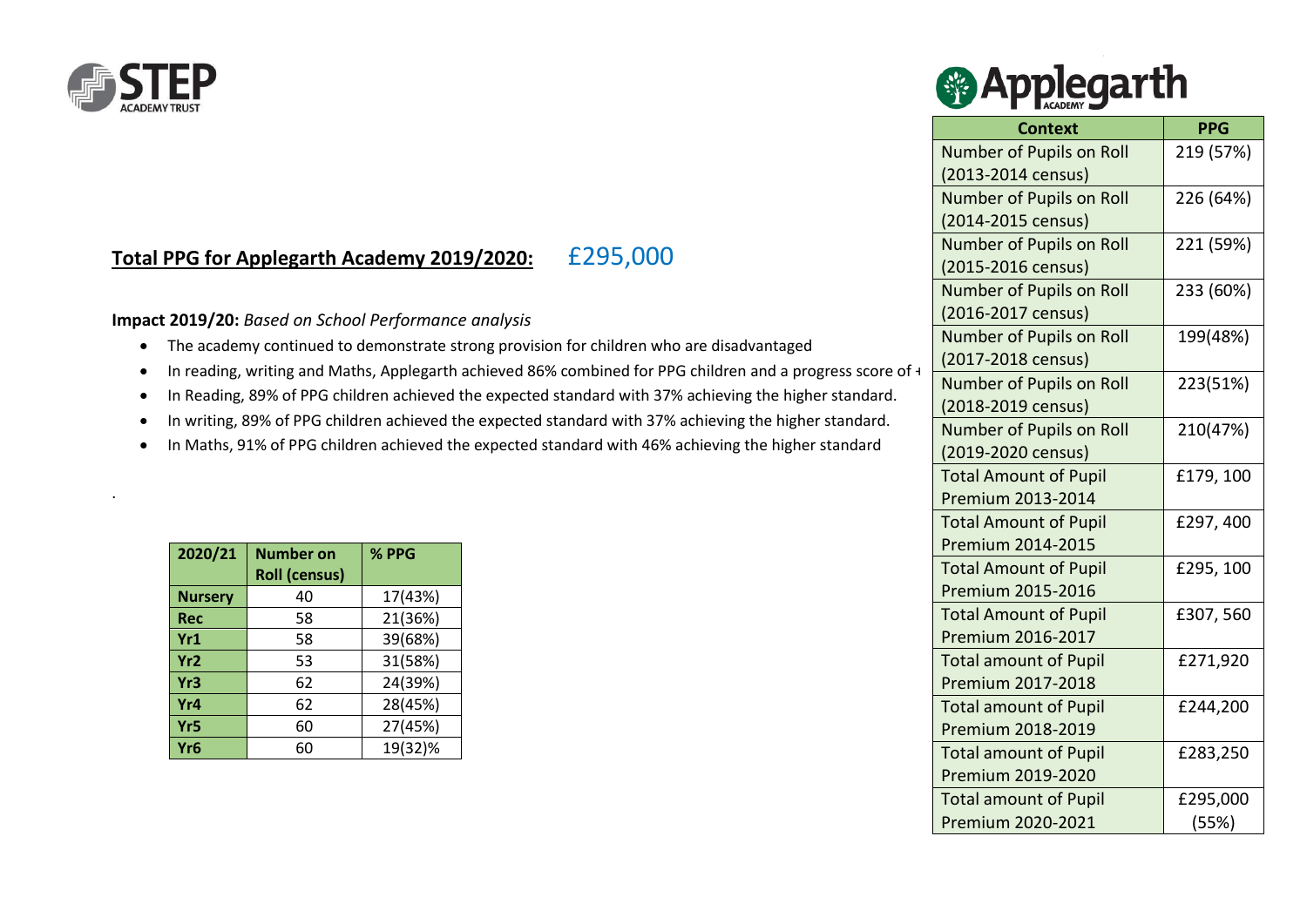



**Rationale for actions:** Based on learning walks, End of Key Stage data, internal data analysis from Autumn term, observations, team teaching cycle 1, planning and book scrutiny's , evidence demonstrates that the below needs to take place.

| What have we                                                                                                                                                                                                                                                                                                                                                             | Action - what, how                                                                                                                                                                                                                                                                                                                                                                                                                                                                                                                                                                                                                                                                                                        | <b>Milestones of Success -</b>                                                                                                                                                                                                                                                                                                                                                                                                              | <b>Actual Impact</b>                                     |
|--------------------------------------------------------------------------------------------------------------------------------------------------------------------------------------------------------------------------------------------------------------------------------------------------------------------------------------------------------------------------|---------------------------------------------------------------------------------------------------------------------------------------------------------------------------------------------------------------------------------------------------------------------------------------------------------------------------------------------------------------------------------------------------------------------------------------------------------------------------------------------------------------------------------------------------------------------------------------------------------------------------------------------------------------------------------------------------------------------------|---------------------------------------------------------------------------------------------------------------------------------------------------------------------------------------------------------------------------------------------------------------------------------------------------------------------------------------------------------------------------------------------------------------------------------------------|----------------------------------------------------------|
| Identified:                                                                                                                                                                                                                                                                                                                                                              |                                                                                                                                                                                                                                                                                                                                                                                                                                                                                                                                                                                                                                                                                                                           | <b>Desired</b>                                                                                                                                                                                                                                                                                                                                                                                                                              |                                                          |
| EYFS:<br>43% of Nursery cohort are PPG                                                                                                                                                                                                                                                                                                                                   | Teaching and Learning lead £10000<br>Part of salary of SLT member to be based in year<br>group to target and support teaching and learning                                                                                                                                                                                                                                                                                                                                                                                                                                                                                                                                                                                | <b>End of Autumn Term:</b><br>Accelerated progress is seen in the<br>Phonic development in EYFS                                                                                                                                                                                                                                                                                                                                             | <b>End of Autumn Term:</b><br><b>End of Spring Term:</b> |
| 36% of Reception cohort are PPG                                                                                                                                                                                                                                                                                                                                          | particularly for PPG children.                                                                                                                                                                                                                                                                                                                                                                                                                                                                                                                                                                                                                                                                                            | 40% increase from Baseline                                                                                                                                                                                                                                                                                                                                                                                                                  |                                                          |
| Initial assessment of new children<br>to Nursery indicate that there is a<br>higher than average number of<br>children who are behind in their<br>personal, social and emotional<br>development. Understanding of<br>the world is also lower than<br>would have been expected as<br>These key areas will continue to<br>be a focus for the children now in<br>Reception. | A member of SLT will also be teaching for 40% of the<br>week in a class share with another experienced<br>teacher working the other 60%<br>Interventions - £3500<br>In order to ensure that all children are given access<br>to targeted interventions to limit the impact of<br>Covid, interventions will be run by HLTAs, SENCO<br>and the Phonics lead<br>Update of SFA resources and training <b>£5000</b><br>Whole school approach to Reading, Writing,<br>Grammar, Spelling and Punctuation.<br><b>Numeracy Resourcing and training £2500</b><br>Resources purchased to support interventions across<br>EYFS and CPD to be provided externally to support<br>all PPG children particularly higher attainers in line | 70% of chn are on track to meeting<br><b>GLDs</b><br>All classes will be assessed through<br>Thrive and can address key PPG<br>children's emotional needs.<br><b>End of Spring Term:</b><br>Thrive has an impact on PPG<br>children's needs and accelerated<br>progress is evident<br>75% of chn are on track to meeting<br><b>GLDs</b><br>Guided Reading through SFA is<br>embedded across Reception<br>65% phonic increase from baseline. | <b>End of Summer Term:</b>                               |
|                                                                                                                                                                                                                                                                                                                                                                          | with the school AIP<br>High Quality PE and extra-curricular activities<br>£5000<br>Additional costs for Sports Teacher, 1x sports coach<br>and 1 dance teacher(above £9695 Sports Funding).<br>Extra-curricular activities run daily for all, including<br>60% PPG.                                                                                                                                                                                                                                                                                                                                                                                                                                                       | <b>End of Summer Term:</b><br>85% phonic increase from baseline<br>80% or more children achieve GLD                                                                                                                                                                                                                                                                                                                                         |                                                          |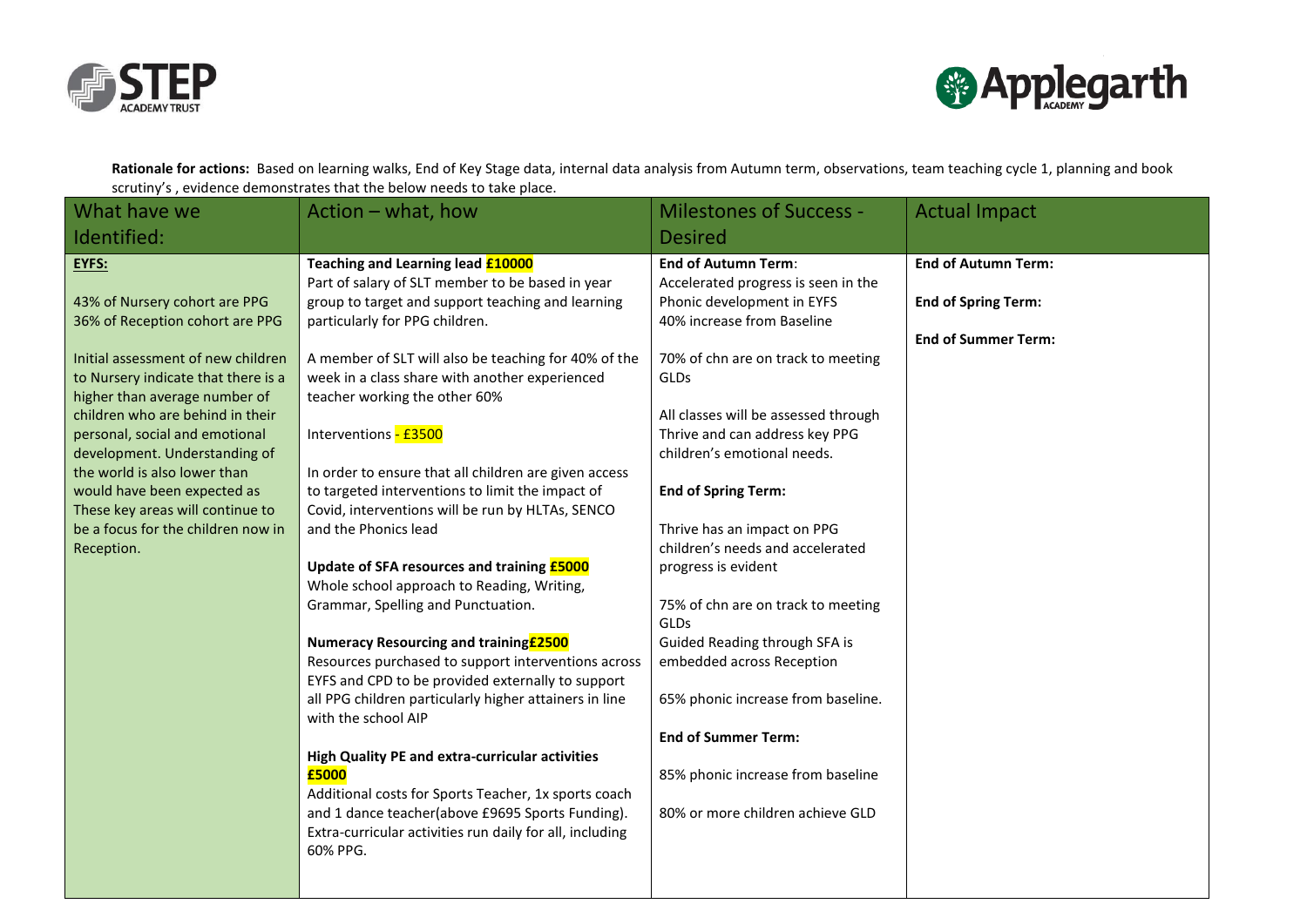



| Subsidised places <b>£2000</b><br>This includes Homework clubs, extra-curricular clubs,<br>breakfast club, school trips                                                                                                                                                                                                                 |  |
|-----------------------------------------------------------------------------------------------------------------------------------------------------------------------------------------------------------------------------------------------------------------------------------------------------------------------------------------|--|
| Outdoor provision set up - £4000                                                                                                                                                                                                                                                                                                        |  |
| AS in line with our AIP with regards to ensuring the<br>outdoor provisions provides for same standard of<br>excellent learning, as our indoor, a specialist<br>member of staff commits to ensuring it is set up<br>everyday - giving our children, especially those with<br>PPG a wide range of activities to explore and engage<br>in. |  |
| Learning mentor specialist £12,000                                                                                                                                                                                                                                                                                                      |  |
| Due to needs of individual children who have<br>needed extra support settling into mainstream<br>education, a learning and behaviour mentor will be<br>placed there part of the time throughout the week<br>to support.                                                                                                                 |  |
| <b>Nurture Provision and Thrive Training £10000</b><br>(including all resourcing and training) Continue to<br>implement Thrive across the whole school at<br>Applegarth.                                                                                                                                                                |  |
| <b>Attendance and Educational Welfare Officer</b><br>(bought in service) £2500<br>To ensure pupils eligible for PPG funding are<br>supported to ensure attendance remains as high as<br>possible.                                                                                                                                       |  |
| Total for EYFS = £56,500                                                                                                                                                                                                                                                                                                                |  |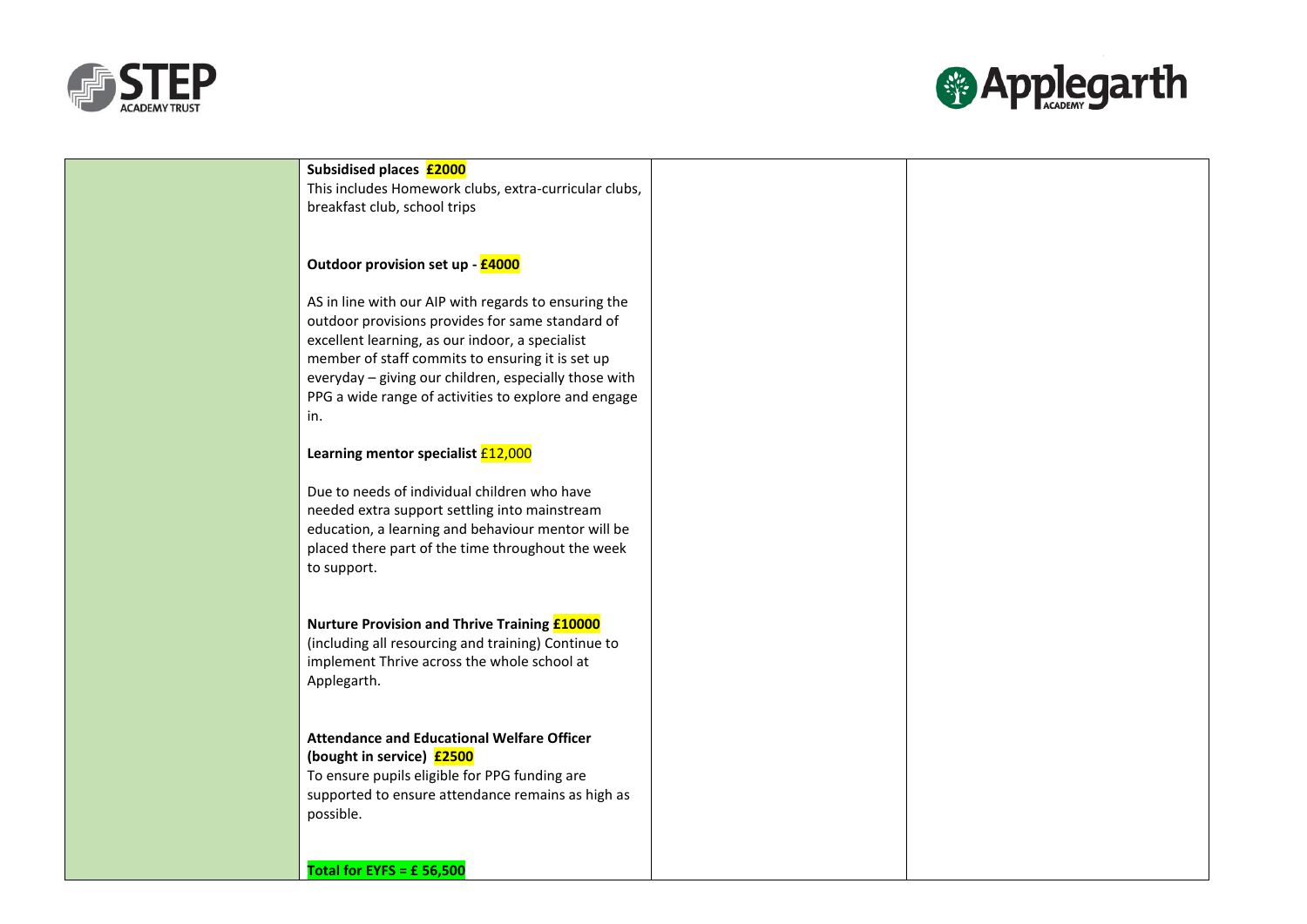



| <b>KS1:</b>                       | Interventions - £3500                                  | <b>End of Autumn Term:</b>             | <b>End of Autumn Term:</b> |
|-----------------------------------|--------------------------------------------------------|----------------------------------------|----------------------------|
| 68% of Yr1 cohort are PPG         |                                                        | Expected or accelerated progress       | Year 1                     |
| 58% of Yr2 cohort are PPG         | In order to ensure that all children are given access  | made in all areas in Year 1 and Year 2 |                            |
|                                   | to targeted interventions to limit the impact of       |                                        | Year <sub>2</sub>          |
| Year 1                            | Covid, interventions will be run by HLTAs, SENCO       | Year1-70% at expectations for          |                            |
| Transitions from EYFS to Year1    | and the Phonics lead                                   | phonics screening                      |                            |
| (GLD to National Curriculum)      |                                                        |                                        |                            |
| 84% achieved GLD                  |                                                        | 75% of Year 2 PPG working towards      | <b>End of Spring Term:</b> |
|                                   | CPD - £5000                                            | their targets in Reading, writing and  |                            |
| Year 1 phonics to be at least 90% |                                                        | maths.                                 | <b>End of Summer Term:</b> |
|                                   | All teachers within LKS2 will receive specific CPD in  |                                        |                            |
|                                   | the delivery of Reading, writing, maths and the wider  | All classes will be assessed through   |                            |
|                                   | curriculum. This will include inviting specialist into | Thrive and can address key PPG         |                            |
| Year 2                            | the school to provide some training and also           | children's emotional needs.            |                            |
| 83% PPG are working at expected   | organising for teachers to attend training outside of  |                                        |                            |
| standard within reading with 13%  | school.                                                | <b>End of Spring Term:</b>             |                            |
| at Greater depth.                 |                                                        | Expected or accelerated progress       |                            |
| 79% of PPG are at the expected    | Teaching and Learning lead £10000                      | made in all areas in Year 1 and Year 2 |                            |
| standard within writing with 8%   | Part of salary of SLT member to be based in year       |                                        |                            |
| working at Greater depth.         | group to target and support teaching and learning      | Year1-80% at expectations for          |                            |
| 81% of PPG are working at         | particularly for PPG children                          | phonics screening                      |                            |
| expected level within maths with  |                                                        |                                        |                            |
| 8% PPG children working at the    | Update of SFA resources and training <b>£5000</b>      | 85% of Year 2 PPG working towards      |                            |
| Greater depth standard.           | Whole school approach to Reading, Writing,             | their targets in Reading, Writing and  |                            |
|                                   | Grammar, Spelling and Punctuation.                     | Maths.                                 |                            |
|                                   |                                                        |                                        |                            |
|                                   |                                                        | Thrive has an impact on PPG            |                            |
|                                   | Numeracy Resourcing and training £2500                 | children's needs and accelerated       |                            |
|                                   | Resources purchased to support interventions across    | progress is evident                    |                            |
|                                   | EYFS and CPD to be provided externally to support      |                                        |                            |
|                                   | all PPG children particularly higher attainers in line | <b>End of Summer Term:</b>             |                            |
|                                   | with the school AIP                                    | Expected or accelerated progress       |                            |
|                                   |                                                        | made in all areas in Year 1 and Year 2 |                            |
|                                   | <b>Intervention Teacher £8000</b>                      |                                        |                            |
|                                   | Part of teacher salary - providing interventions and   | Year1-90% at expectations for          |                            |
|                                   | support for all pupils at risk of underachieving in    | phonics screening                      |                            |
|                                   | Year 2 especially within writing.                      |                                        |                            |
|                                   |                                                        | 95% of PPG children are working at     |                            |
|                                   | Teaching Assistant for ELP <b>£6000</b>                | their expected standard.               |                            |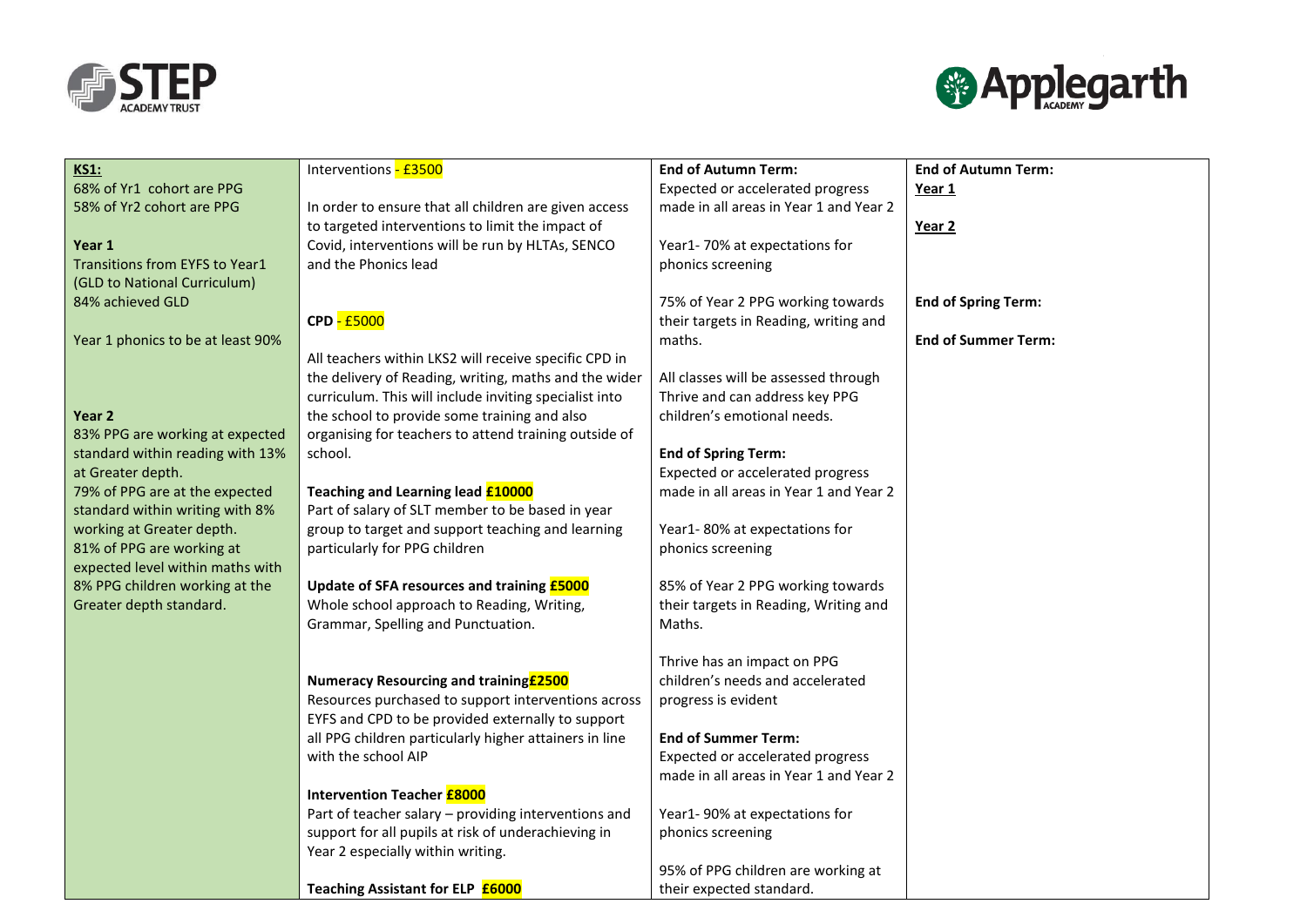



| Part of TA salary to support progress of PPG children    |                                       |  |
|----------------------------------------------------------|---------------------------------------|--|
| in KS1 within the Enhanced Learning Provision            | Thrive has an improvement on key      |  |
| (integration back into mainstream                        | PPG children's overall attainment and |  |
|                                                          | reduces the gap to national           |  |
| High Quality PE and extra-curricular activities          |                                       |  |
| £5000                                                    |                                       |  |
| Additional costs for Sports Teacher, 1x sports coach     |                                       |  |
| and 1 dance teacher (above £9695 Sports Funding).        |                                       |  |
|                                                          |                                       |  |
| Extra-curricular activities run daily for all, including |                                       |  |
| 60% PPG.                                                 |                                       |  |
|                                                          |                                       |  |
|                                                          |                                       |  |
| Subsidised places £2000                                  |                                       |  |
| This includes Homework clubs, extra-curricular clubs,    |                                       |  |
| breakfast club, school trips                             |                                       |  |
|                                                          |                                       |  |
| Learning mentor specialist £4,000                        |                                       |  |
| Due to needs of individual children who have             |                                       |  |
| needed extra support settling into mainstream            |                                       |  |
| education, a learning and behaviour mentor will be       |                                       |  |
| placed there part of the time throughout the week        |                                       |  |
| to support.                                              |                                       |  |
|                                                          |                                       |  |
|                                                          |                                       |  |
| Nurture Provision and Thrive Training £10,000            |                                       |  |
| (including all resourcing and training) Continue to      |                                       |  |
| implement Thrive across the whole school at              |                                       |  |
| Applegarth.                                              |                                       |  |
|                                                          |                                       |  |
|                                                          |                                       |  |
| <b>Attendance and Educational Welfare Officer</b>        |                                       |  |
| (bought in service) £2500                                |                                       |  |
| To ensure pupils eligible for PPG funding are            |                                       |  |
| supported to ensure attendance remains as high as        |                                       |  |
| possible.                                                |                                       |  |
|                                                          |                                       |  |
| Tutoring With Alfie <b>£4750</b>                         |                                       |  |
|                                                          |                                       |  |
| Phonics specific Tutoring interventions using trained    |                                       |  |
| staff                                                    |                                       |  |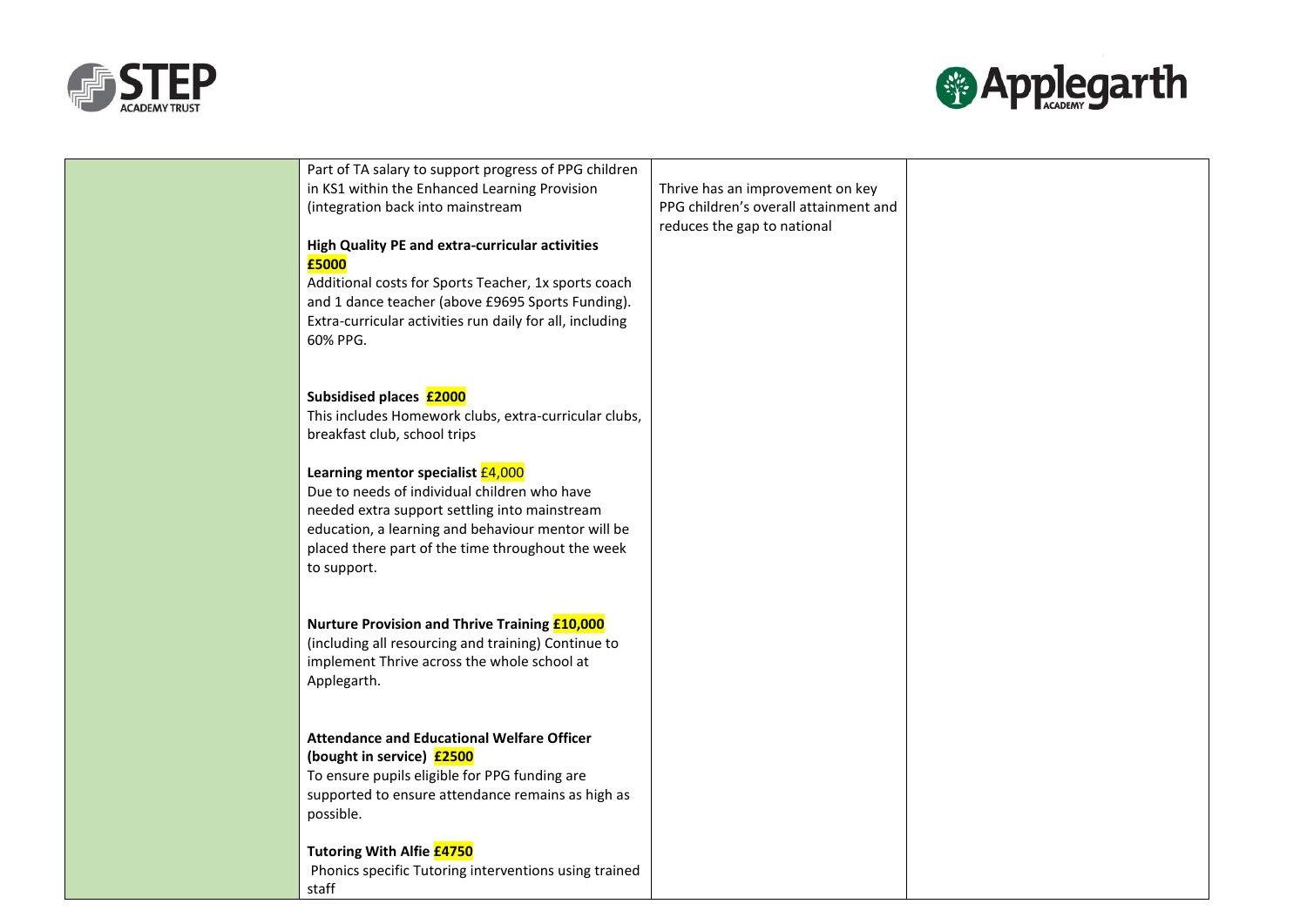



|                                  | Total for $KSI = \pounds 68,250$                                                                          |                                        |                                            |
|----------------------------------|-----------------------------------------------------------------------------------------------------------|----------------------------------------|--------------------------------------------|
| LKS2:                            | <b>Teaching</b>                                                                                           | <b>End of Autumn Term:</b>             |                                            |
| 39% of Yr3 cohort are PPG        |                                                                                                           | Expected or accelerated progress       | <b>End of Autumn Term:</b>                 |
| 45% of Yr4 cohort are PPG        | Interventions - £3500                                                                                     | made in all areas in Year 3 and Year 4 | assistants and our extra in class support. |
| Year 3                           | In order to ensure that all children are given access<br>to targeted interventions to limit the impact of | Year 3 PPG targets (Expected)          | <b>End of Spring Term:</b>                 |
|                                  |                                                                                                           |                                        | <b>End of Summer Term:</b>                 |
| 81% PPG are working at expected  | Covid, interventions will be run by HLTAs, SENCO                                                          | 60% or better Reading                  |                                            |
| standard within reading with 21% | and the Phonics lead                                                                                      | 60% or better Writing                  |                                            |
| at Greater depth.                |                                                                                                           | 60% or better Maths                    |                                            |
| 77% of PPG are at the expected   |                                                                                                           | 60% or better Combined                 |                                            |
| standard within writing with 24% | <b>Tutoring With Alfie £4750</b>                                                                          |                                        |                                            |
| working at Greater depth.        | Phonics specific Tutoring interventions using trained                                                     |                                        |                                            |
| 81% of PPG are working at        | staff                                                                                                     | Year 4 PPG targets (Expected)          |                                            |
| expected level within maths with |                                                                                                           |                                        |                                            |
| 13% PPG children working at the  |                                                                                                           | 60% or better Reading                  |                                            |
|                                  | CPD - £5000                                                                                               | 60% or better Writing                  |                                            |
| Year 4                           |                                                                                                           | 60% or better Maths                    |                                            |
|                                  | All teachers within LKS2 will receive specific CPD in                                                     | 60% or better Combined                 |                                            |
| 80% PPG are working at expected  | the delivery of Reading, writing, maths and the wider                                                     |                                        |                                            |
| standard within reading with 15% | curriculum. This will include inviting specialist into                                                    | All classes will be assessed through   |                                            |
| at Greater depth.                | the school to provide some training and also                                                              | Thrive and can address key PPG         |                                            |
| 80% of PPG are at the expected   | organising for teachers to attend training outside of                                                     | children's emotional needs.            |                                            |
| standard within writing with 12% | school.                                                                                                   |                                        |                                            |
| working at Greater depth.        |                                                                                                           |                                        |                                            |
| 79% of PPG are working at        | English practitioner £5000                                                                                | <b>End of Spring Term:</b>             |                                            |
| expected level within maths with | Used to support the children within the year group                                                        |                                        |                                            |
| 12% PPG children working at the  | who need further support to supplement their                                                              | Year 3 PPG targets (Expected)          |                                            |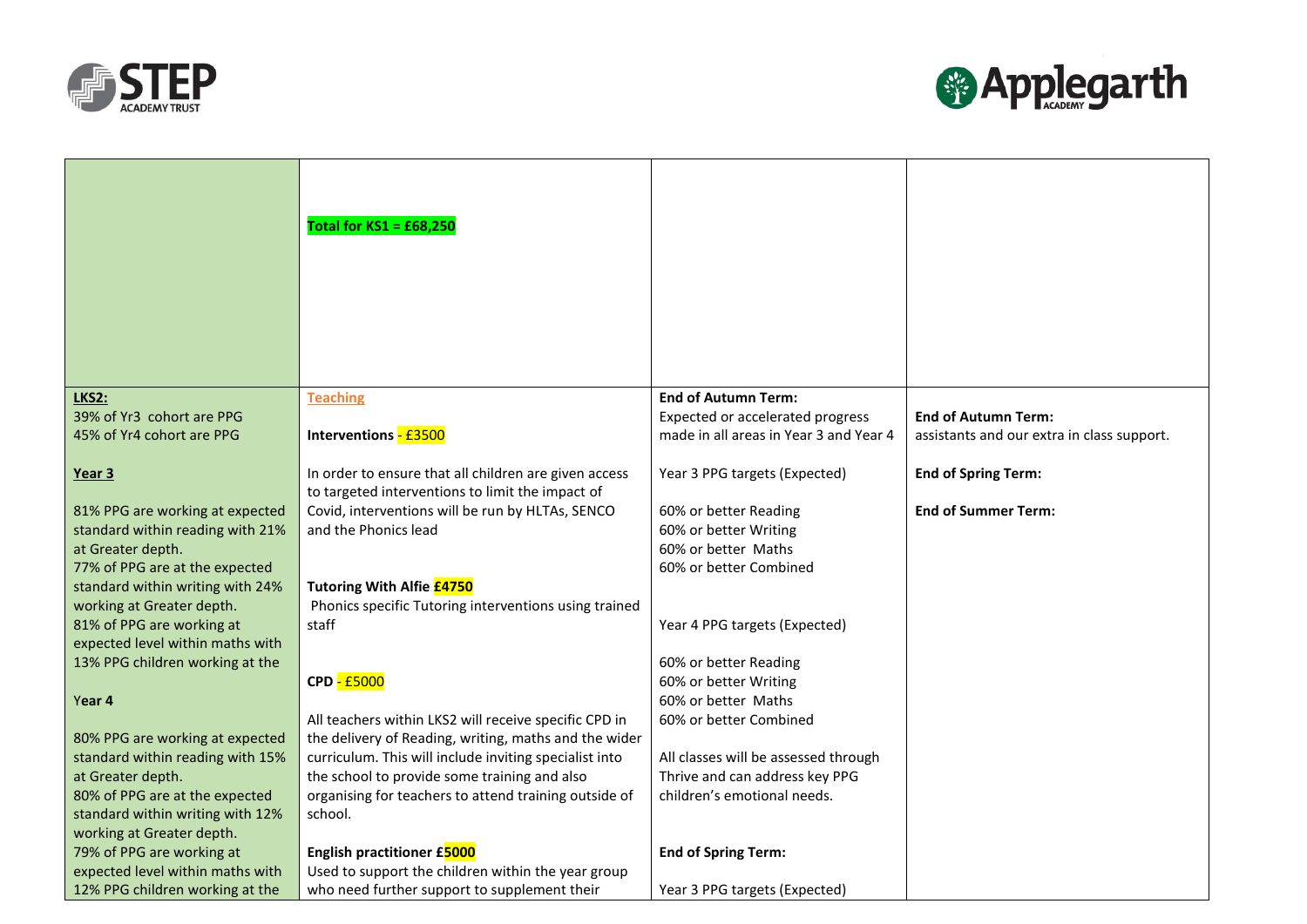



| Greater depth standard. | learning.                                              |                                  |  |
|-------------------------|--------------------------------------------------------|----------------------------------|--|
|                         |                                                        | 70% or better Reading            |  |
|                         |                                                        | 70% or better Writing            |  |
|                         | Update of SFA resources <b>£2000</b>                   | 70% or better Maths              |  |
|                         | Whole school approach to Reading, Writing,             | 70% or better Combined           |  |
|                         | Grammar, Spelling and Punctuation                      |                                  |  |
|                         |                                                        | Year 4 PPG targets (Expected)    |  |
|                         | <b>Numeracy Resourcing £3500</b>                       |                                  |  |
|                         | Resources purchased to support interventions across    | 70% or better Reading            |  |
|                         | LKS2                                                   | 70% or better Writing            |  |
|                         |                                                        | 70% or better Maths              |  |
|                         | Wider curriculum resourcing <b>£4000</b>               | 70% or better Combined           |  |
|                         | <b>High Quality PE and extra-curricular activities</b> |                                  |  |
|                         | £5000                                                  |                                  |  |
|                         | Additional costs for Sports Teacher and 1x dance       | Thrive has an impact on PPG      |  |
|                         | teacher (above £9695 Sports Funding). Extra-           | children's needs and accelerated |  |
|                         | curricular activities run daily for all.               | progress is evident              |  |
|                         |                                                        |                                  |  |
|                         |                                                        |                                  |  |
|                         | Teaching Assistant for ELP <b>£9000</b>                |                                  |  |
|                         | Part of TA salary to support progress of PPG children  | <b>End of Summer Term:</b>       |  |
|                         | in LKS2 within the Enhanced Learning Provision         |                                  |  |
|                         | (integration back into mainstream)                     | Year 3 PPG targets (Expected)    |  |
|                         |                                                        |                                  |  |
|                         | Free school meal subsidies - £17,500                   | 80% or better Reading            |  |
|                         |                                                        | 80% or better Writing            |  |
|                         | Nurture Provision and Thrive Training £10,000          | 80% or better Maths              |  |
|                         | (including all resourcing and training) Continue to    | 80% or better Combined           |  |
|                         | implement Thrive across the whole school at            |                                  |  |
|                         | Applegarth                                             | Year 4 PPG targets (Expected)    |  |
|                         |                                                        |                                  |  |
|                         | Drama Therapist - £8,000                               | 80% or better Reading            |  |
|                         | To support the emotional needs of some children        | 80% or better Writing            |  |
|                         | throughout the school, including PPG children, a       | 80% or better Maths              |  |
|                         | drama therapist will come once a week to work with     | 80% or better Combined           |  |
|                         | these children.                                        |                                  |  |
|                         |                                                        |                                  |  |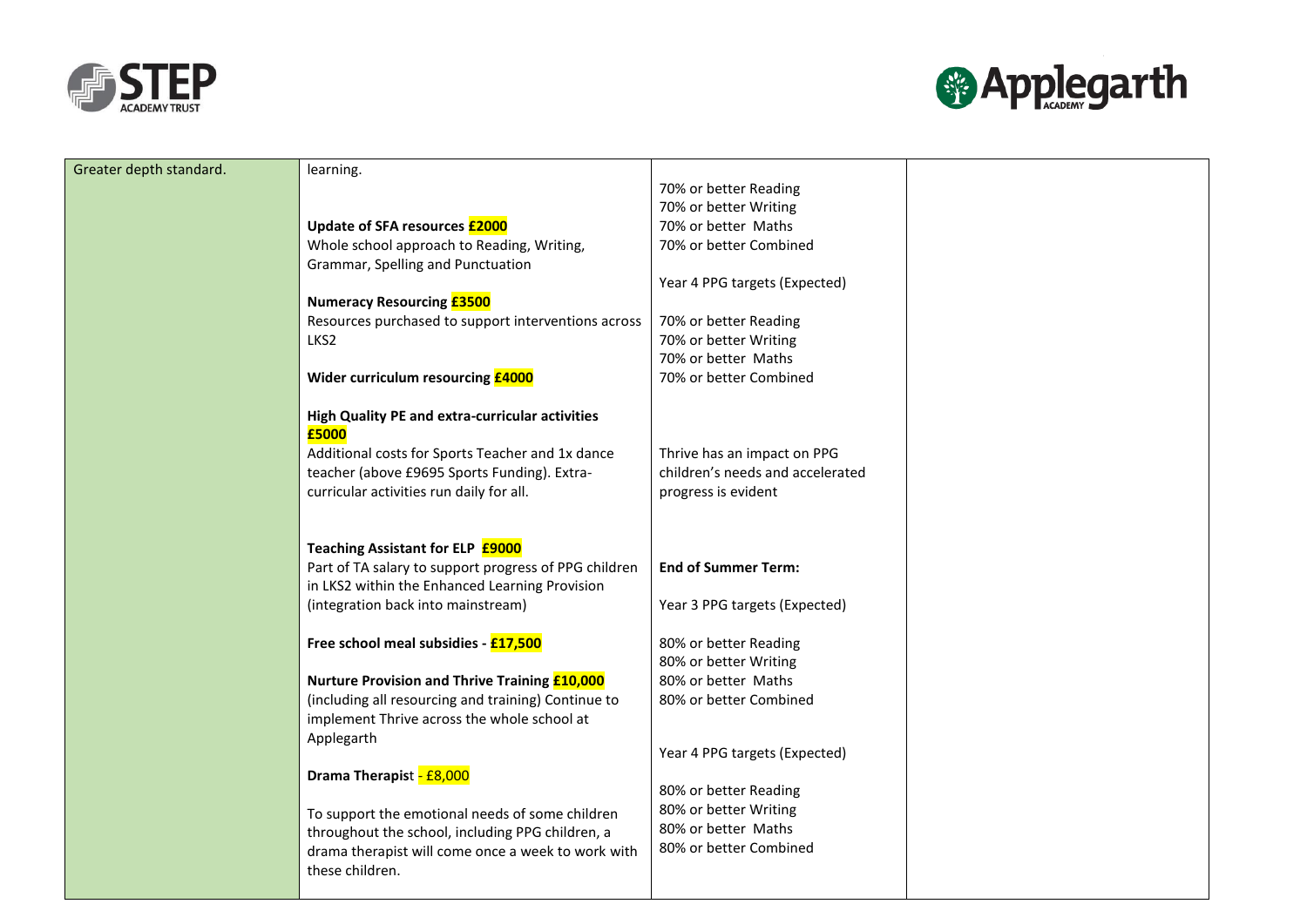



|                                                                     | Subsidised places £2500<br>This includes Homework clubs, extra-curricular clubs,<br>breakfast club, school trips<br><b>Attendance and Educational Welfare Officer</b><br>(bought in service) £2500<br>To ensure pupils eligible for PPG funding are<br>supported to ensure attendance remains as high as<br>possible.<br>Total for LKS2 = £82,250 |                                                                            |                            |
|---------------------------------------------------------------------|---------------------------------------------------------------------------------------------------------------------------------------------------------------------------------------------------------------------------------------------------------------------------------------------------------------------------------------------------|----------------------------------------------------------------------------|----------------------------|
| <b>UKS2:</b>                                                        | Teaching and learning Lead £10000                                                                                                                                                                                                                                                                                                                 | <b>End of Autumn Term:</b>                                                 | <b>End of Autumn Term:</b> |
| 45% of Yr5 cohort are PPG<br>32% of Yr6 cohort are PPG              | A member of SLT will work with teachers and<br>children to provide extra provision in helping the                                                                                                                                                                                                                                                 | Expected or accelerated progress<br>made in all areas in Year 5 and Year 6 | <b>End of Spring Term:</b> |
|                                                                     | children reach the end of Key stage expectation. This                                                                                                                                                                                                                                                                                             |                                                                            |                            |
| Year 5                                                              | will help form part of the teacher salary                                                                                                                                                                                                                                                                                                         | Year 5                                                                     | <b>End of Summer Term:</b> |
| 85% PPG are working at expected<br>standard within reading with 15% | CPD - £5000                                                                                                                                                                                                                                                                                                                                       | Year 5 PPG targets (Expected)                                              |                            |
| at Greater depth.                                                   | All teachers within UKS2 will receive specific CPD in                                                                                                                                                                                                                                                                                             |                                                                            |                            |
| 83% of PPG are at the expected                                      | the delivery of Reading writing, maths and the wider                                                                                                                                                                                                                                                                                              | 60% or better Reading                                                      |                            |
| standard within writing with 11%                                    | curriculum. This will include inviting specialist into                                                                                                                                                                                                                                                                                            | 60% or better Writing                                                      |                            |
| working at Greater depth.<br>90% of PPG are working at              | the school to provide some training and also<br>organising for teachers to attend training outside of                                                                                                                                                                                                                                             | 60% or better Maths<br>60% or better Combined                              |                            |
| expected level within maths with                                    | school.                                                                                                                                                                                                                                                                                                                                           |                                                                            |                            |
| 15% PPG children working at the                                     |                                                                                                                                                                                                                                                                                                                                                   |                                                                            |                            |
| Greater depth standard.                                             | Free school meal subsidies - £13,500                                                                                                                                                                                                                                                                                                              | Year6                                                                      |                            |
|                                                                     | <b>Nurture Provision and Thrive Training £10000</b><br>(including all resourcing and training) Continue to                                                                                                                                                                                                                                        | Year 6 PPG targets (Expected)                                              |                            |
|                                                                     | implement Thrive across the whole school at                                                                                                                                                                                                                                                                                                       |                                                                            |                            |
|                                                                     | Applegarth. This includes LM timetabled support in                                                                                                                                                                                                                                                                                                | 75% Reading                                                                |                            |
|                                                                     | Year 6.                                                                                                                                                                                                                                                                                                                                           | 75% Writing<br>75% Math                                                    |                            |
|                                                                     | Drama Therapist - £5,000                                                                                                                                                                                                                                                                                                                          | 75% Combined                                                               |                            |
|                                                                     |                                                                                                                                                                                                                                                                                                                                                   |                                                                            |                            |
|                                                                     | To support the emotional needs of some children                                                                                                                                                                                                                                                                                                   |                                                                            |                            |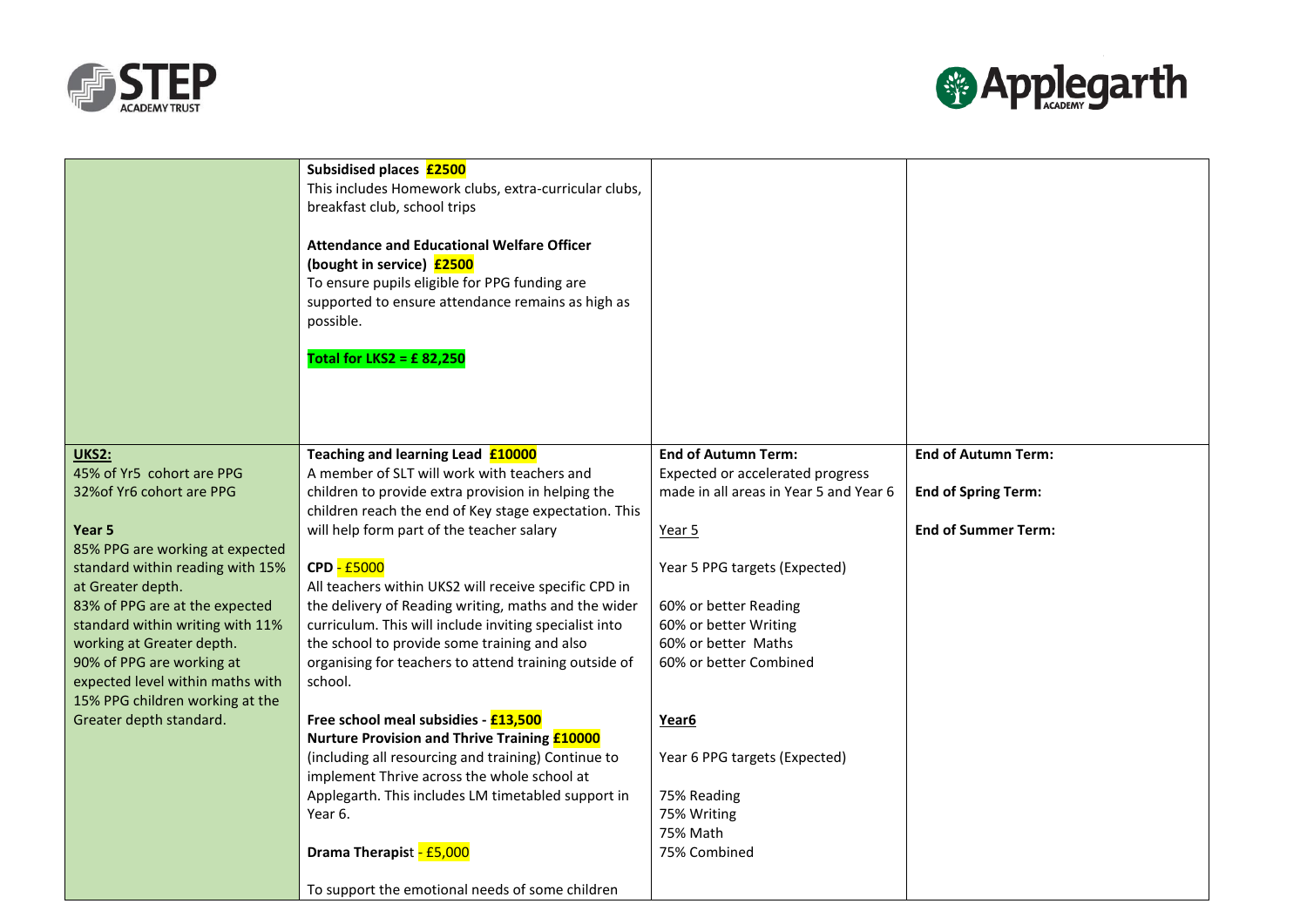



| Year 6                           | throughout the school, including PPG children, a      | Classes will be assessed through      |  |
|----------------------------------|-------------------------------------------------------|---------------------------------------|--|
|                                  | drama therapist will come once a week to work with    | Thrive and can address key PPG        |  |
| 82% PPG are working at expected  | these children.                                       | children's emotional needs.           |  |
| standard within reading with 17% |                                                       |                                       |  |
| at Greater depth.                | Behaviour support lead <b>£8000</b>                   |                                       |  |
| 81% of PPG are at the expected   | Due to the needs of some children within Year 6, a    | <b>End of Spring Term:</b>            |  |
| standard within writing with 15% | behaviour support lead will be based there to         |                                       |  |
| working at Greater depth.        | support children in accessing lessons in the          | Thrive has an impact on PPG           |  |
| 86% of PPG are working at        | classroom or in a separate room if deemed             | children's needs and accelerated      |  |
| expected level within maths with | necessary at the time.                                | progress is evident                   |  |
| 22% PPG children working at the  |                                                       |                                       |  |
| Greater depth standard.          | After school support clubs - £1,000                   | Year 5 PPG targets (Expected)         |  |
|                                  |                                                       |                                       |  |
|                                  | To ensure that children receive access to free        | 70% or better Reading                 |  |
|                                  | tutoring held by the school, 5 members of staff will  | 70% or better Writing                 |  |
|                                  | run booster sessions 4 days a week from September     | 70% or better Maths                   |  |
|                                  | until May.                                            | 70% or better Combined                |  |
|                                  |                                                       |                                       |  |
|                                  | ICT equipment/online programmes - £14,000             | Year 6 PPG targets (Expected)         |  |
|                                  |                                                       |                                       |  |
|                                  | Laptops to be purchased for those children who        | 85% Reading                           |  |
|                                  | need to self-isolate to help them with remote         | 85% Writing                           |  |
|                                  | learning.                                             | 85% Math                              |  |
|                                  | To aid PPG children in their learning and to help     | 85% Combined                          |  |
|                                  | them achieve their goals, Chrome books and Ipads      |                                       |  |
|                                  | will be purchased. These can also be used             |                                       |  |
|                                  | throughout the whole school. This money will also     |                                       |  |
|                                  | include a contribution to the 'Accelerated Reader'    | <b>End of Summer Term:</b>            |  |
|                                  | programme used throughout the school to support       | Thrive has an improvement on key      |  |
|                                  | independent reading at home.                          | PPG children's overall attainment and |  |
|                                  |                                                       | reduces the gap to national           |  |
|                                  | Trips - £1,000                                        |                                       |  |
|                                  |                                                       | Year 5 PPG targets (Expected)         |  |
|                                  | To allow PPG children to access their learning within |                                       |  |
|                                  | different contexts and outside the classroom, trips   | 80% or better Reading                 |  |
|                                  | will be organised for this purpose.                   | 80% or better Writing                 |  |
|                                  |                                                       | 80% or better Maths                   |  |
|                                  | <b>Numeracy Resourcing and training £3000</b>         | 80% or better Combined                |  |
|                                  | Resources purchased to support interventions across   |                                       |  |
|                                  |                                                       |                                       |  |